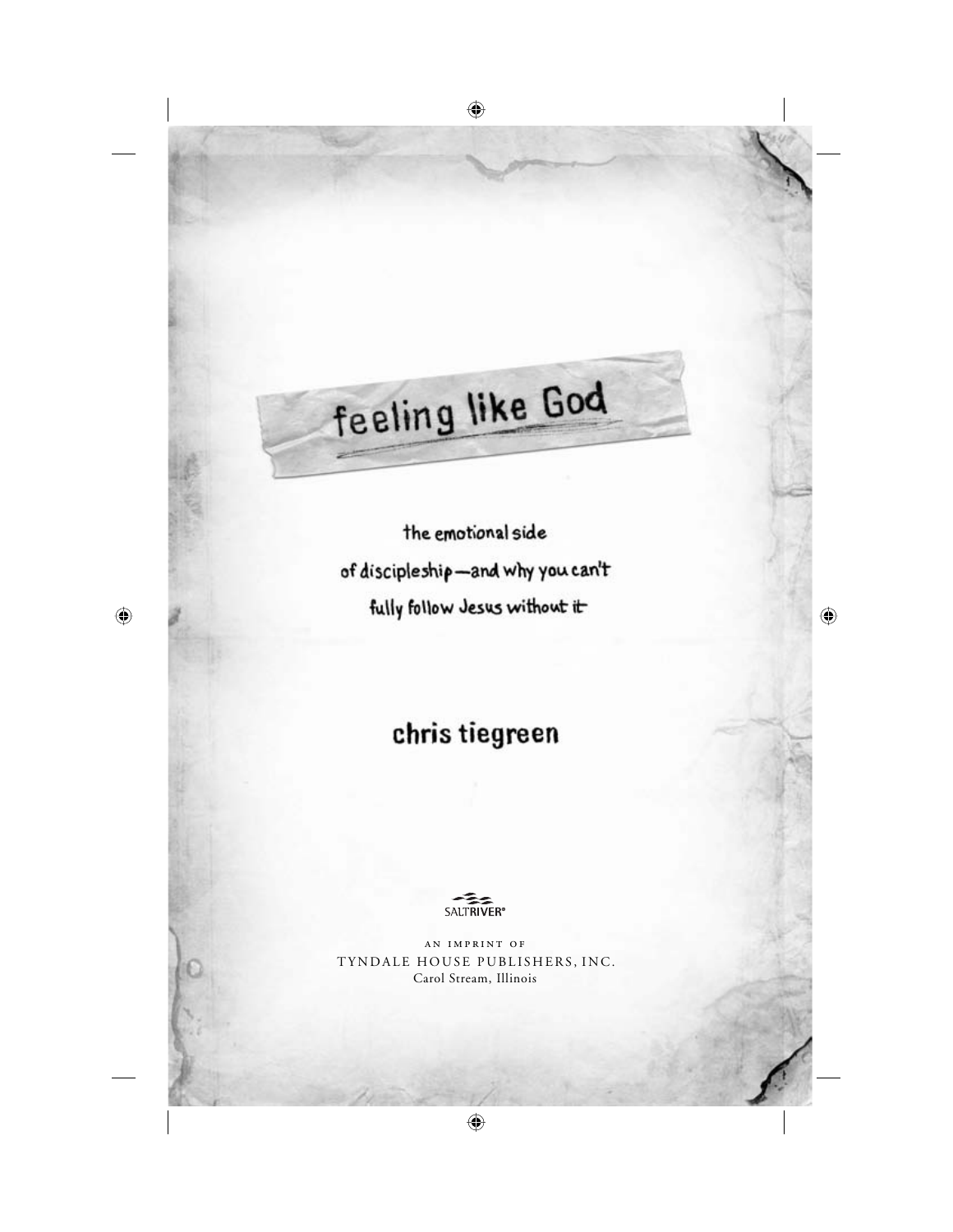Visit Tyndale's exciting Web site at www.tyndale.com

Visit Chris Tiegreen's Web site at www.christiegreen.com

*TYNDALE* is a registered trademark of Tyndale House Publishers, Inc.

*SaltRiver* and the SaltRiver logo are registered trademarks of Tyndale House Publishers, Inc.

*Feeling like God: The Emotional Side of Discipleship—and Why You Can't Fully Follow Jesus without It*

Copyright © 2008 by Chris Tiegreen. All rights reserved.

Back cover photo of burned paper copyright © by iStockphoto. All rights reserved.

Designed by Jessie McGrath

Edited by Karin Stock Buursma

Published in association with the literary agency of Mark Sweeney & Associates.

Unless otherwise indicated, all Scripture quotations are from *The Holy Bible*, English Standard Version®, copyright © 2001 by Crossway Bibles, a publishing ministry of Good News Publishers. Used by permission. All rights reserved.

Scripture quotations marked NIV are taken from the HOLY BIBLE, NEW INTERNATIONAL VERSION®. NIV®. Copyright © 1973, 1978, 1984 by International Bible Society. Used by permission of Zondervan. All rights reserved.

Scripture quotations marked NASB are taken from the *New American Standard Bible*®, copyright © 1960, 1962, 1963, 1968, 1971, 1972, 1973, 1975, 1977, 1995 by The Lockman Foundation. Used by permission.

#### **Library of Congress Cataloging-in-Publication Data**

Tiegreen, Chris.

 Feeling like God : the emotional side of discipleship and why you can't fully follow Jesus without it / Chris Tiegreen.

 p. cm. Includes bibliographical references. ISBN-13: 978-1-4143-1565-2 (sc) ISBN-10: 1-4143-1565-1 (sc) 1. Christian life. 2. Emotions—Religious aspects—Christianity. I. Title. BV4501.3.T54 2008 248.4—dc22 2007050711

Printed in the United States of America

14 13 12 11 10 09 08 7 6 5 4 3 2 1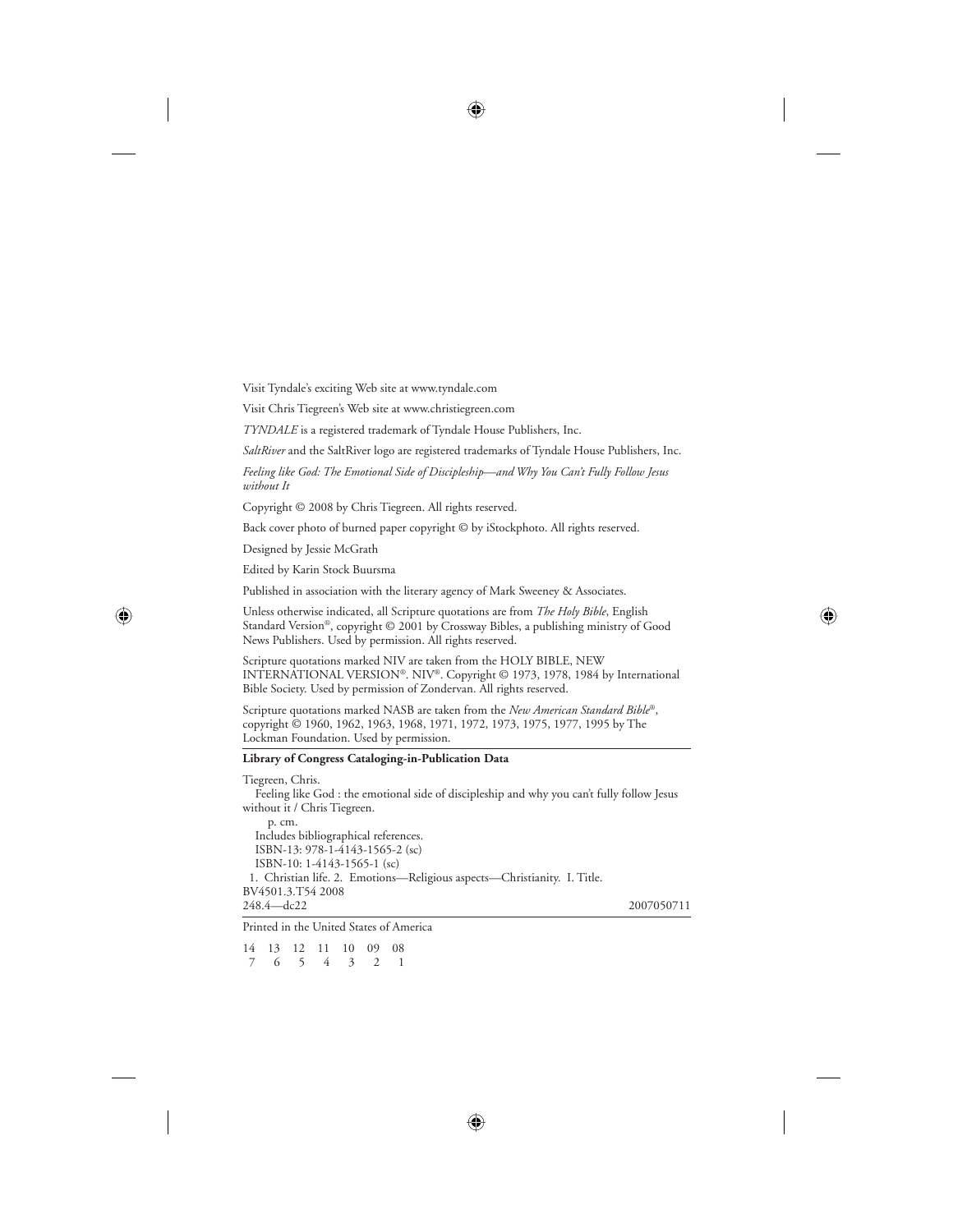# **CONTENTS**

| CHAPTER 1:        | The Emotional Side of God                                                          |  |
|-------------------|------------------------------------------------------------------------------------|--|
| <b>CHAPTER 2:</b> | Why Vulcans Miss the Best Part  15<br>Knowing and Doing Isn't Enough               |  |
|                   | How God Feels                                                                      |  |
|                   | CHAPTER 4: Discipleship's Missing Ingredient. 57<br>How We Connect with God        |  |
| <b>CHAPTER 5:</b> | The Black Sheep of the Soul 79<br>Taming the Wildlife Within                       |  |
| CHAPTER 6:        | Avoiding Deception and Pain 101<br>Why We Don't Trust Our Feelings                 |  |
| CHAPTER 7:        | For the Joy Set before Him 119<br>The Emotions of Jesus and His People             |  |
| CHAPTER 8:        | Feeling the Divine Pulse                                                           |  |
| CHAPTER 9:        | A Fellowship of Three Equals 153<br>How the Mind, Will, and Emotions Work Together |  |
|                   | CHAPTER 10: An Open Door to God's Heart  171<br>Knowing His Joy, Bearing His Fruit |  |
|                   |                                                                                    |  |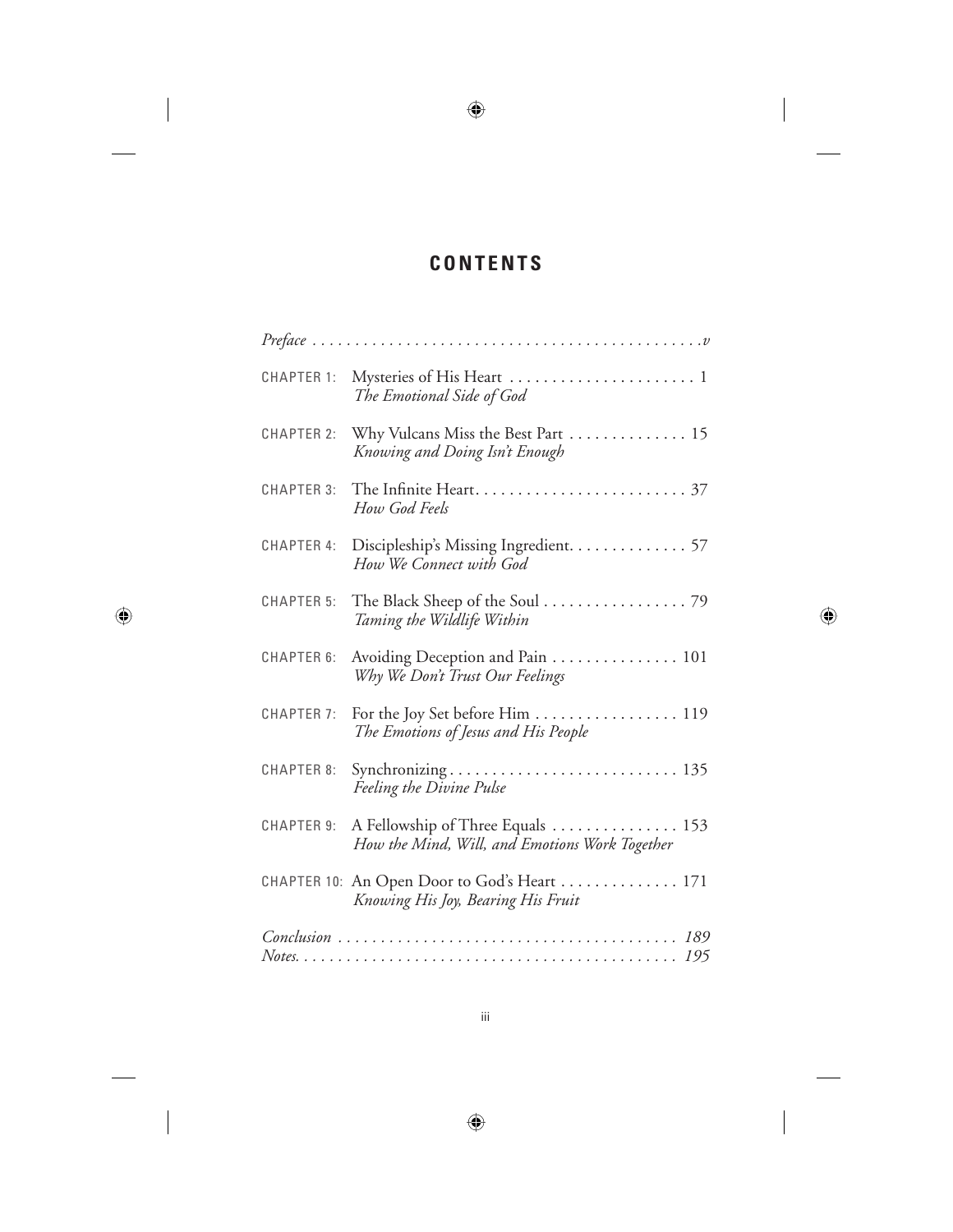LOVE ALONE KNOWS what it was like before all time began, when the fellowship of three conceived a dream to share its joy. This cosmic dance was opened up with perfect, pure delight—a gladness that was never born but always very alive. As yet, no sacred veil would interfere to hide these feelings streaming long and deep, as intimate secrets flowed at will from Father to Son to Spirit to Son to Father and back again through each—a never-ending circle in a rhythmic celebration. Like brightly glowing embers that burn with growing fervor, they could satisfy each other yet were always seeking more. Unhindered in intensity, such passion can't resist the urge to burst out in its pleasure and invite all those who listen to come drink of its sweet beauty, and then charm all those who taste it to be captive to its love. "What music would our voices sing if breathing through another—like us . . . but *not* us; with us . . . but *in* us; and always where we are?" Relentless holy union for the first time skipped a beat, and this glory-driven circle stirred with new creative songs and broke the silence of its kingdom with a blessing on its dream:

*"Let us make them in our image, let our heart be multiplied! If we breathe the breath of romance into dust and ask it to dance, we can gaze forever into souls invited to our ball."* 

Perfectly good, creation gasped, and so the world began. Now carefully formed by the breath of the three, never before was an image so true—and lovingly primed to know the joy of the heartbeat of its King.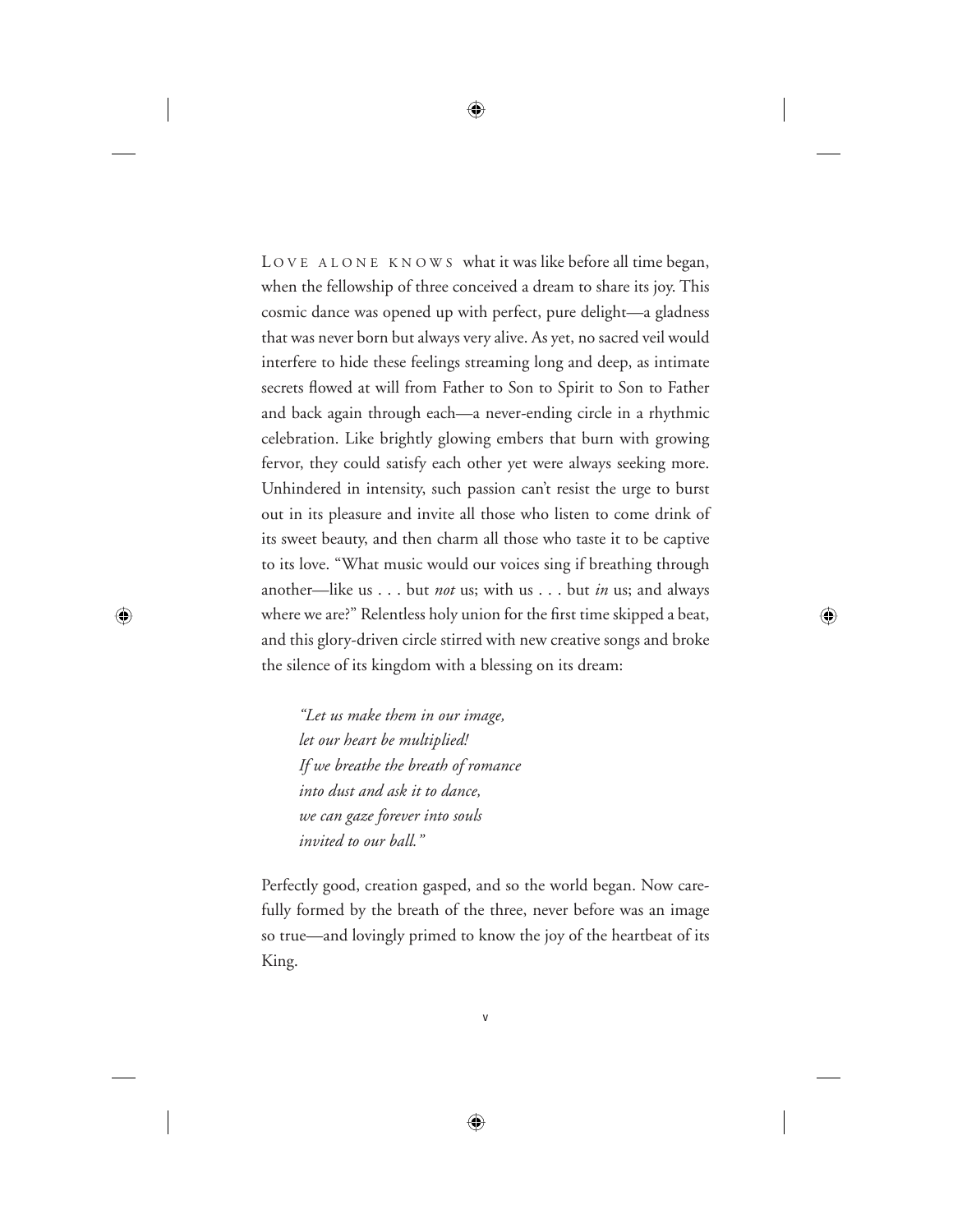#### **CHAPTER 1**

# mysteries of his heart

the emotional side of God

T HE OPENING SCENES of the movie *A River Runs Through It* depict a Presbyterian father training his two sons in the deep spiritual lessons of life and fly-fishing. Because he believes life is set in motion and sustained by God's unwavering rhythms, Reverend Maclean teaches his boys to discern the order of creation and to cast their lines by the cadence of a metronome. God's word, he tells them, lies underneath layers of rock a half-billion years old, and if they listen carefully, they might hear it. Creation is filled with laws, rules, and principles: the steady pace of the clock, the ethics of an honest living, an ever-reliable river, diligent study and prayer—and, most of all,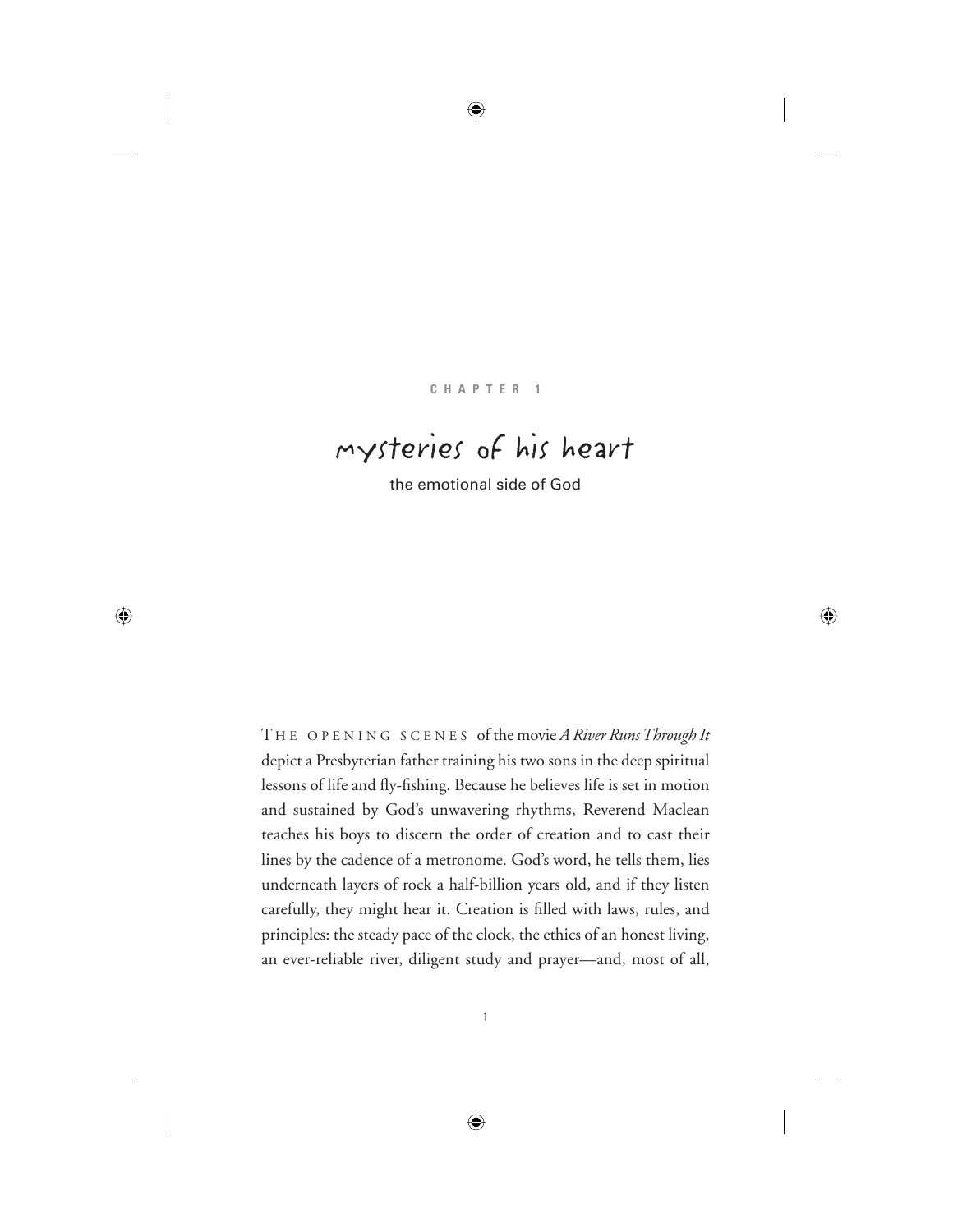plenty of restraints necessary to keep sinful souls in line. Even artistry is methodical. Life is all about order.

This father's instruction in reading and writing is stern and pointed, and his affirmation is always carefully measured. There is love in this minister's home, but it's only implied. It's the unstated reason behind the sons' lessons in methods and discipline, as well as the source of their freedom to spend their afternoons fishing. Much like a sermon the reverend preaches—a staid, eloquent homily on the deepest feelings of the heart, given while standing under a bland wooden panel behind the pulpit that's carved with the words, "God is love"—emotions are theoretically legitimate. But they are never practiced, never even discussed, except in the most serious terms. Apparently, acknowledging their existence is acceptable. Being drawn into their influence seems unwise.

Two telling scenes near the end of the movie capture the emotional flavor of the family. In one, Reverend Maclean can hardly contain his pride when Norman, the older son, is offered a university teaching position. So how does this proud father let his feelings flow? "Well," he says, struggling to control his smile, "I am pleased. . . . I *am* pleased." A few scenes later, when Norman has to tell his parents that his brother was found dead in an alley—a victim of his own reckless living—his mother slowly and shakily rises without saying a word and then stumbles up the stairs into privacy. The father asks a few somber questions, but his face remains unaffected. Among these stunned family members, there are no wails, no sobs, no tears. Not even any hugs. From their greatest expressions of pleasure to their deepest horrors of grief, their dignity is ever maintained.<sup>1</sup>

In contrast, Colonel Christopher Brandon feels emotions deeply and, at times, wears them openly. This honorable gentleman from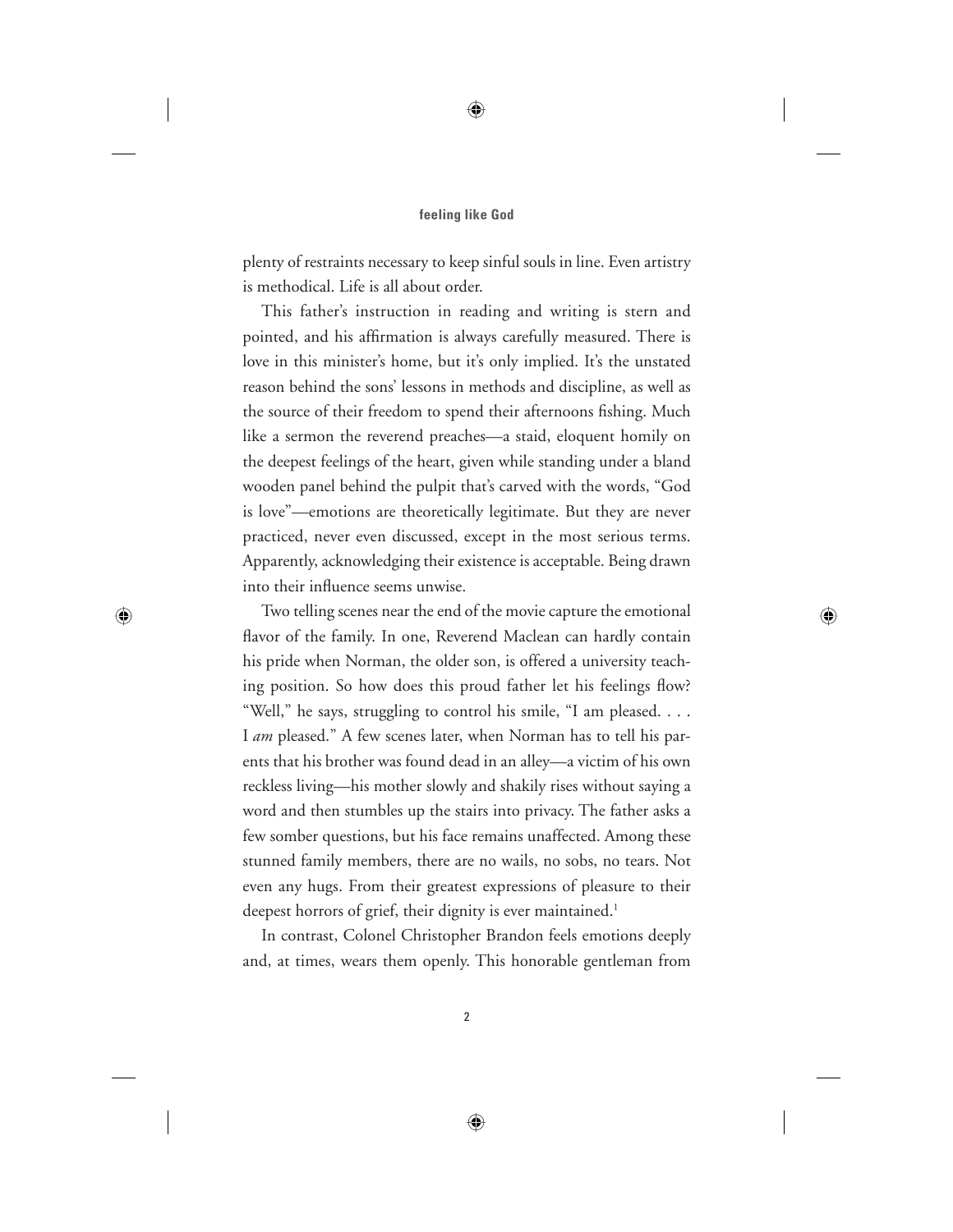Jane Austen's *Sense and Sensibility* 2 falls deeply in love with the young Marianne Dashwood—an expressive, temperamental girl who reminds him of his first love years before. That long-ago love ended tragically, and Brandon is clearly still tormented by its sorrow. Now face-to-face with another young woman of "impulsive sweetness," his passion swells again. Rising, falling, pleading, wishing, his love is torn between two destinies: too realistic to soar on the winds of hope, too desperate to crash on the rocks of circumstance. He's reluctant to dream, and reluctant not to dream—trapped in romantic purgatory.

Brandon's affections are obvious to those who are observant, but Marianne either doesn't notice them or intentionally ignores them. Instead, she falls head over heels for the dashing John Willoughby, who seems equally enamored of her. Colonel Brandon watches in silent anguish as the romance between his true love and her handsome suitor develops. His heartbroken eyes grieve every affectionate glance between Marianne and Willoughby, who makes fun of him when he's not around. The beautiful flowers he gives her get pushed aside to make room for her boyfriend's cheap bouquet. The characteristics Brandon loves about Marianne—she's the passionate, sentimental "sensibility" from the title—are the same characteristics that drive her toward this charming man she knows little about. And every day, Brandon aches from the sight.

In spite of Marianne's blind devotion to another man, the colonel's love for her never wavers. He knows her fleeting passion will lead to heartache; Willoughby's an irresponsible cad who will never deserve her. But affections can't be forcibly turned from the directions they've chosen, so Brandon keeps his silence. When Marianne is distraught over Willoughby's callous treatment of her, Brandon tries to ease her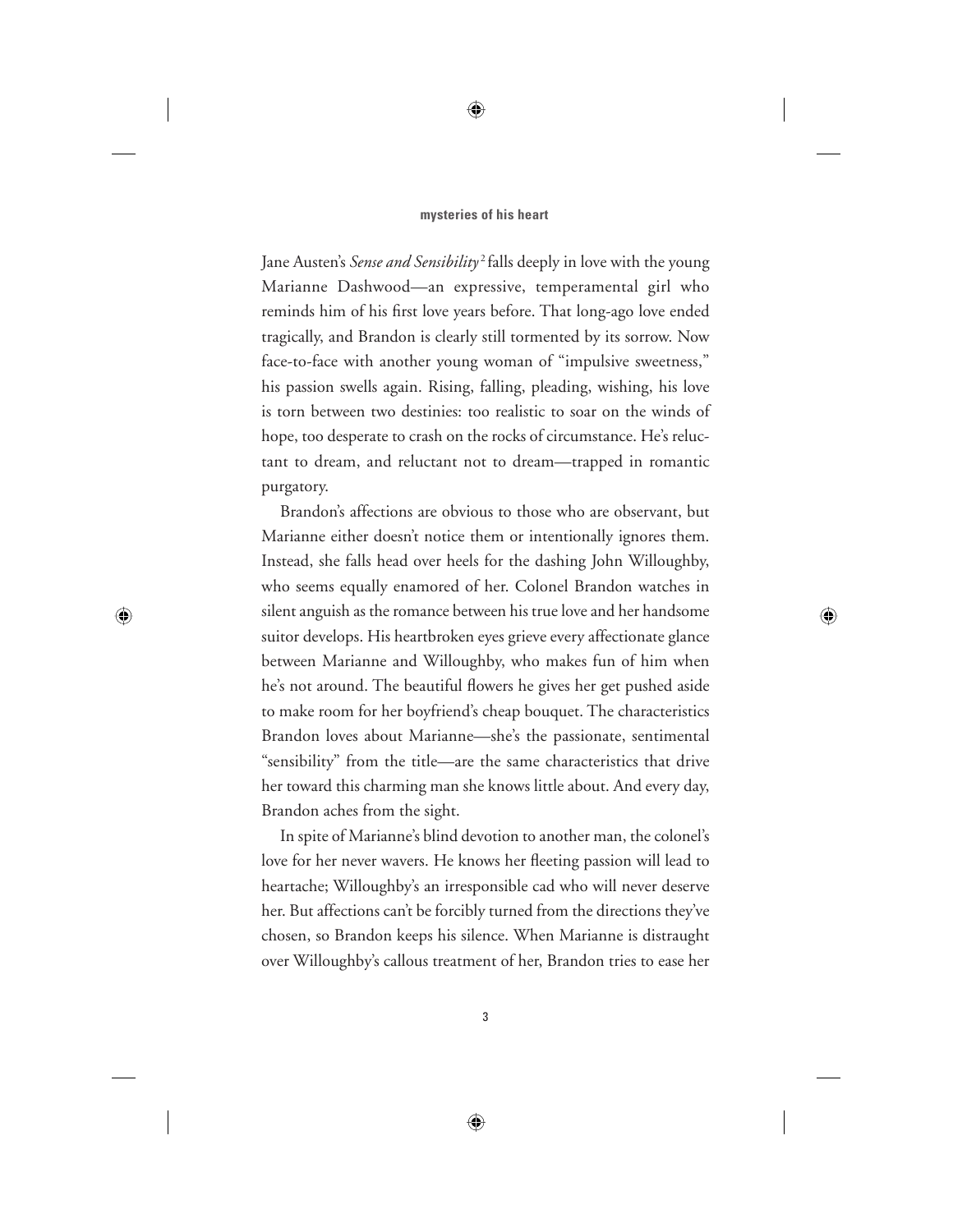pain by explaining the dirty truth behind the actions of her unworthy beau—how his immoral behavior would have eventually led to heartbreak anyway. When she needs rescuing in a storm, he finds her in a field overlooking the mansion where Willoughby and his new, wealthy wife now live, and he carries her three miles in driving rain. And when her life is threatened by an infectious fever, he paces constantly, consumed with concern and desperate for anything that will help her. He is faithful to the love of his heart, even though her heart has run in another, self-destructive direction.

## **A MULTIPLE CHOICE QUESTION**

Between those two pictures—a devout, dignified minister and father, and a passionate romantic in the throes of heartbreak—which is biblically closer to the personality of God? Is he compassionate but reserved? Or does he wear his heart on his sleeve? Are his emotions carefully measured by the laws of the universe and the rhythms of creation, or do they bleed into the soil of human sin? According to

*Are God's emotions carefully measured by the laws of the universe and the rhythms of creation, or do they bleed into the soil of human sin?*

his own revelation, what is God's emotional makeup? Is he happy? angry? sad? complacent? Is he ever in a good mood?

In the minds of most people, God is a lot like Reverend Maclean. Love is there, but it is a formal and willful love. It's the kind of love a family has for its most difficult member: obligatory when it's essential, but never a delight. It's something to rely on and to break your fall in an emergency, but

if you want to see it in the normal course of life, you have to look for it. It's the never-changing river that runs through our stories—present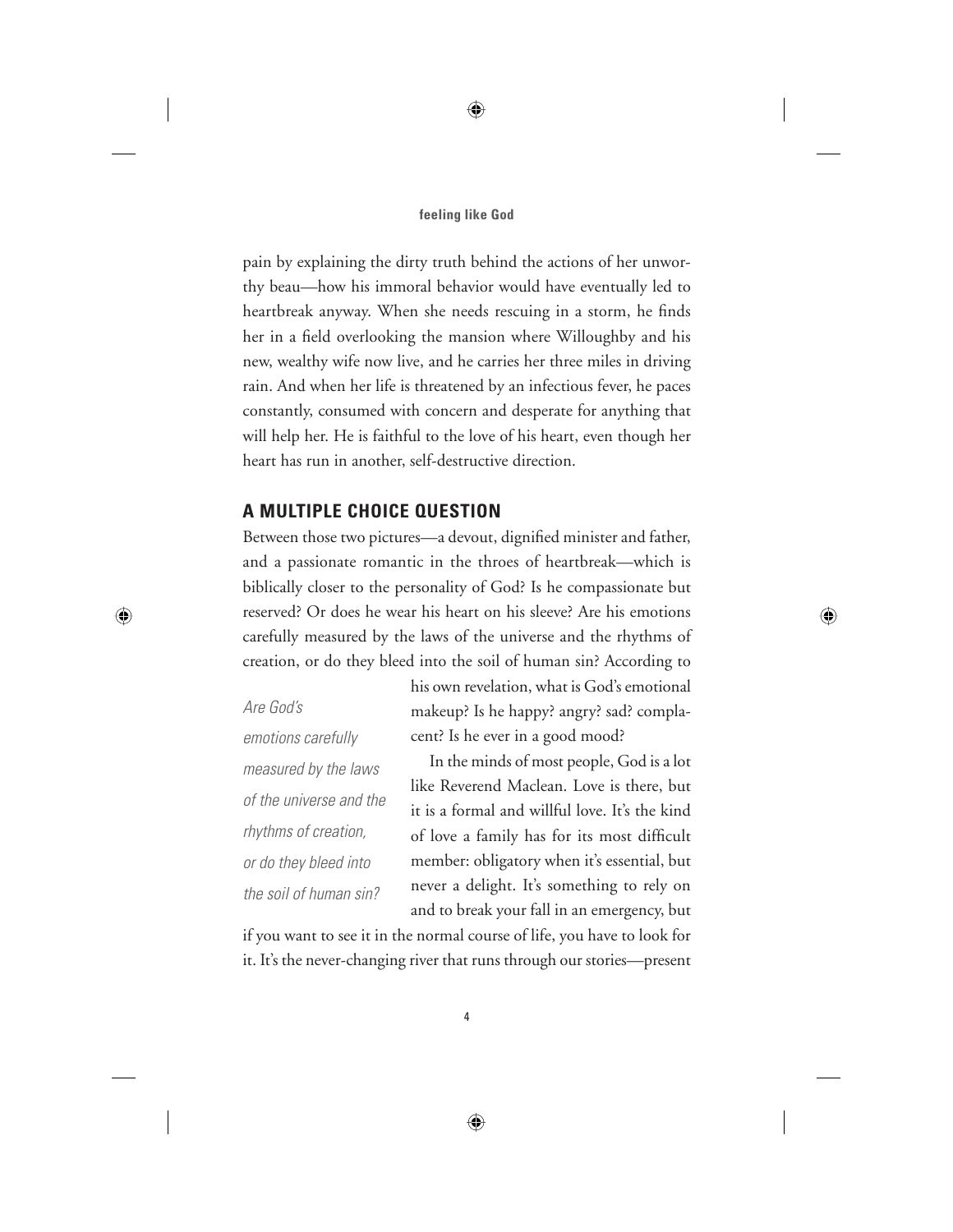but unspeaking, consistent but unaffected by those who stand on its banks, always moving but never moved. That kind of implied love may be a reassuring assumption in a crisis, but it doesn't make for a great relationship.

The Bible far more often describes God as an emotionally charged being who is deeply, relentlessly in love with his people and who interacts with them regularly on that basis. The story of Colonel Brandon's faithful love in the face of rejection is a tragic picture of human heartbreak, but it's not a far cry from the prophets' portrayal of God's feelings when Israel jilted him for worthless idols. God's epic romance is filled with twists and turns of hopefulness, irony, and grief. And, like Brandon, he will ultimately get his bride in the end. Stories of human love are often necessarily different than stories of God's love, as God doesn't experience the same kind of desperation we do. But they aren't as different as we often think. God, according to his own revelation, is subject to extremes of passion.

It's true that God's ways and thoughts are inexpressibly higher than our ways and thoughts,<sup>3</sup> which is why theologians have a difficult time with his emotions. How *would* an infinite being feel? Our Father is not surprised by anything, so he doesn't feel the shock of tragedy or boil over in sudden outrage. He's too wise and powerful to be governed by whims, moods, and the ups and downs of everyday life in heaven. He's all-knowing and all-powerful, perfectly loving and perfectly understanding, and nothing catches him off guard. So he doesn't feel exactly the same emotions we would feel in a given situation. That changes somewhat in the incarnation; though Jesus has the same emotions as the Father, they are filtered through human eyes and experiences. But those feelings are still the perfect image of God's heart. And his thoughts—and feelings—are higher and holier than ours.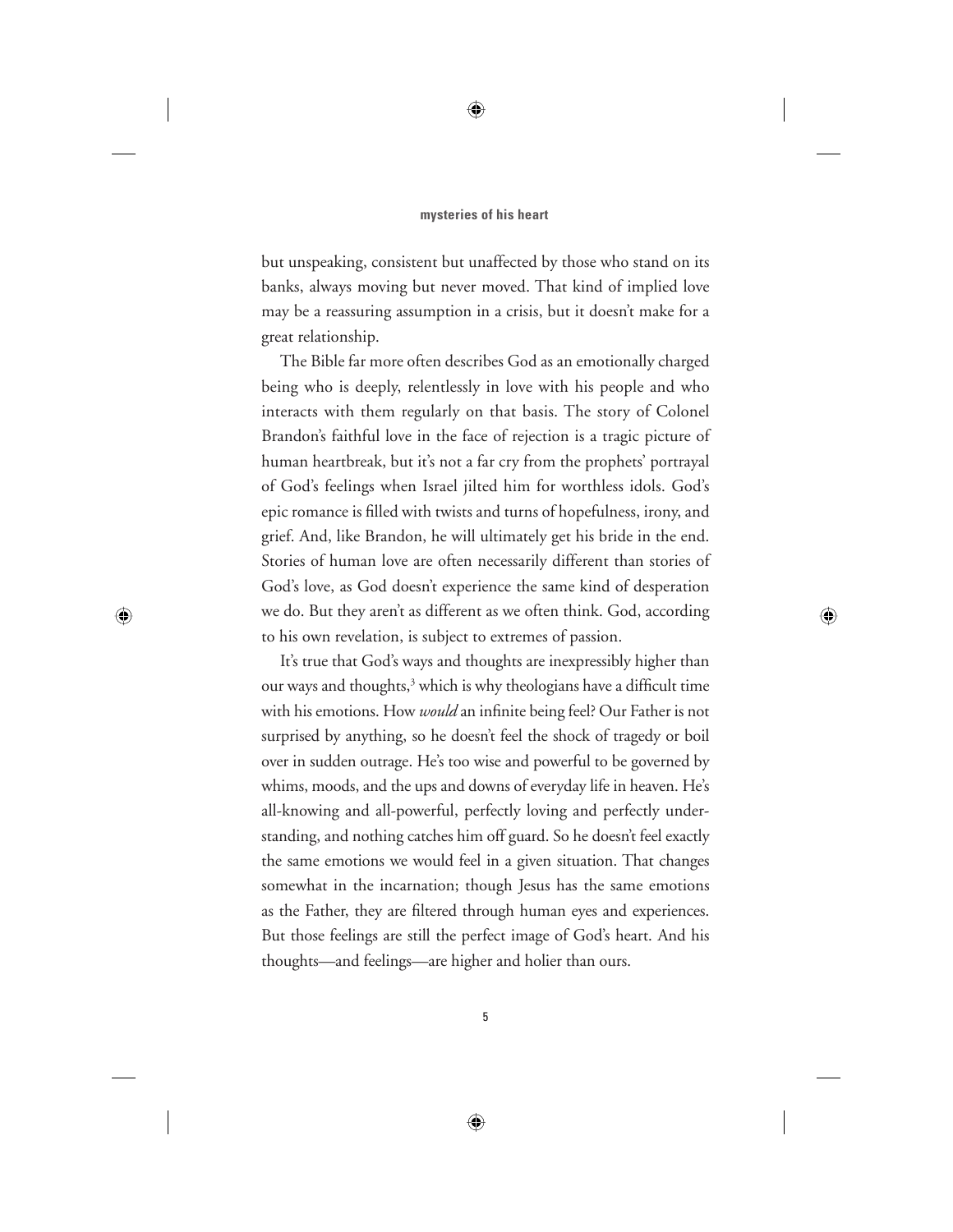At the same time, we're also made in his image, which means there must be at least *some* correspondence between our makeup and his. The couple he placed in the garden was crafted to be a picture of his likeness. And even though that picture was vandalized by the first sin, the goal of creation is still to have an image of God on earth reflecting who he is. That's why we are being made into the likeness of Christ—to restore and perfect God's image in creation. We're designed to be a visible representation of our Maker. So it stands to reason that we would learn not only to think like him and to act like him but also to *feel* like him. We are destined to share every aspect of his personality.

How do we reconcile the constancy of divine love and joy with the ups and downs of feelings and moods? After all, it just isn't logical for attributes of an unchanging God to mix with volatile human frailties. And we certainly want a God who fits our logic, don't we? So most

*We're designed to be a visible representation of our Maker. So it stands to reason that we would learn not only to think like him and to act like him but also to* feel *like him.*

Christian theology ascribes deep emotional qualities to God without "humanizing" those emotions. We are comfortable as long as he has the "good" feelings—love, joy, peace, compassion, delight—in unchanging permanence; and we are nervous when we talk about the dynamics of his anger and grief. We can acknowledge these attributes, but we sterilize them. We know they have to be different than ours because we know what ours are really like: fickle, misplaced, and distorted by misperceptions and sin.

Because of our experience with emotions—either our own or someone else's—we try to distance God from them. We know he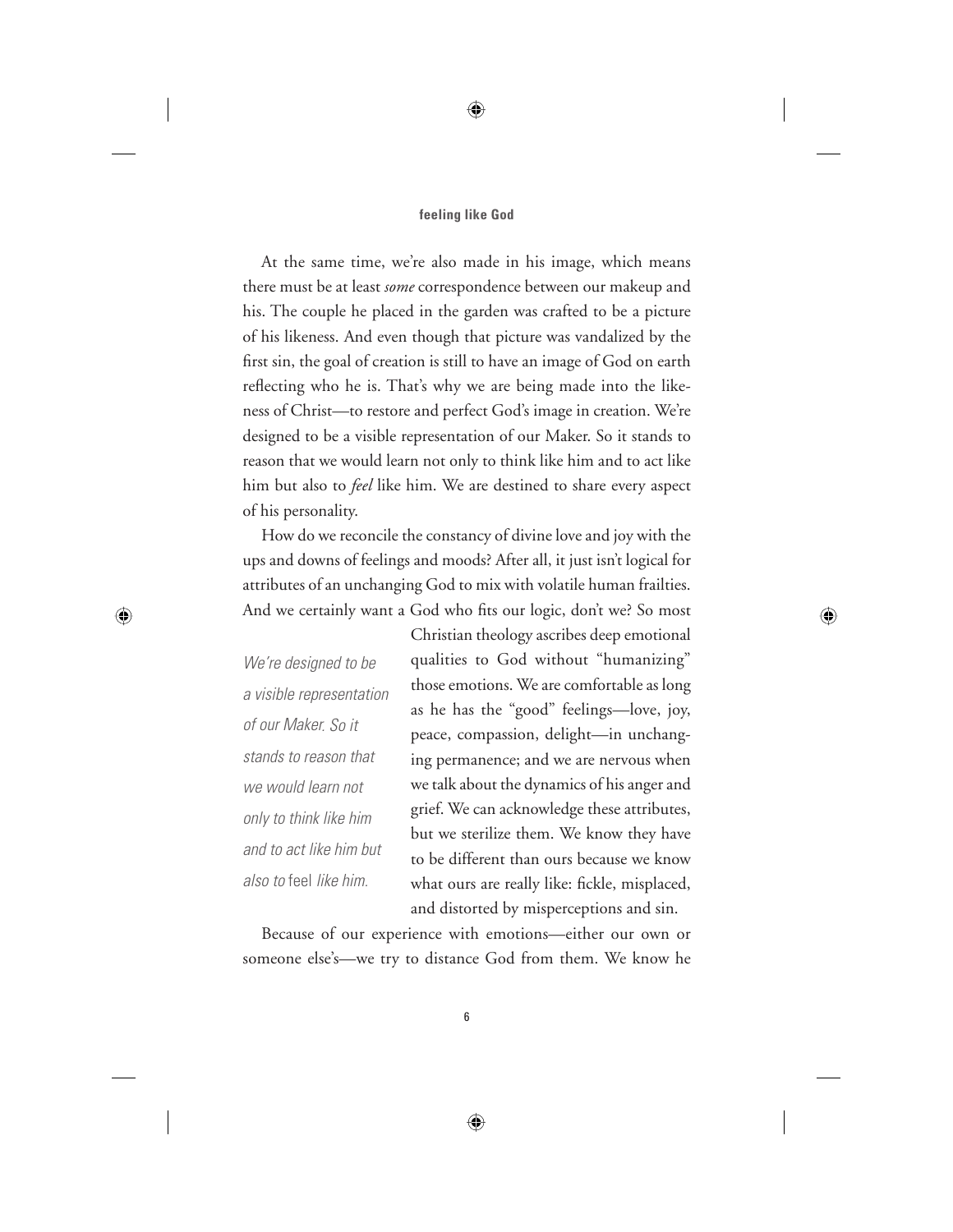#### **mysteries of his heart**

isn't fickle or out of control, so therefore, we reason, he can't be emotional. But defining God's personality by our own experience will take us pretty far off track. Flawed human beings are never an accurate picture of divine truth. They simply shape our perspective, usually negatively. That explains why the American evangelical mindset often uses words like *emotions*, *feelings*, and *heart* as evidence of spiritual immaturity. They are associated with extremes like rage and despondency or, at the very least, instability. That's just too human to mix with God.

But we forget: The attributes of an unchanging God *did* mix with volatile human frailties during one particular lifetime. We call him Immanuel, God with us, the incarnation of the Holy One himself. If we ever wondered how to reconcile the ups and downs of moods with the constancy of God, all we have to do is look at Jesus. We know he's the exact representation of God, $^4$  and we also know he never sinned. $^5$ Yet he got angry, he grieved, and he cried out with a loud voice and tears.6 For godly emotions, that looks remarkably human.

According to Scripture, God experiences nearly the full range of emotions that human beings feel, with a few exceptions we'll discuss later. And his feelings are presented in pretty subjective terms, not as static attributes that fit our idea of holiness. He loves, hates, rejoices, grieves, is zealous, gets jealous, and swells in anger when his mission is obstructed or his character impugned. And, according to his own Word, God is not immune to heartbreak.

### **GODLY GRIEF**

In fact, heartbreak is the most prominent emotion of God in the prophetic books. If he were simply disappointed in his people or angry over how badly they'd messed up, he would express only judgment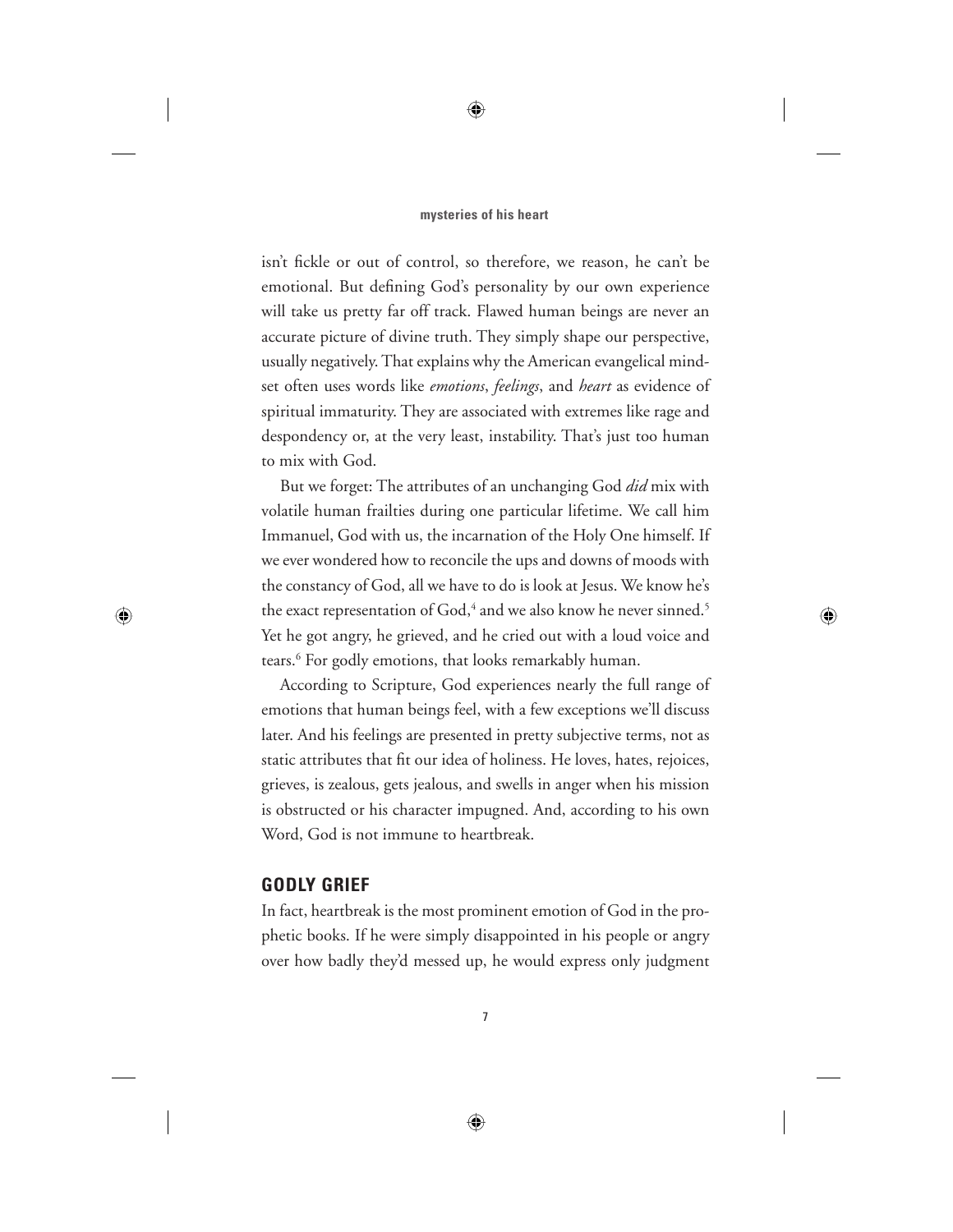and wrath. In fact, that's what many people see in the God of Israel in the Old Testament: plenty of wrath with an occasional hint of grace. And if Reverend Maclean represents our perception of God—with restrained and unchanging affections—it's no wonder his dealings with Israel seem harsh and unbalanced. But underlying every incident of God's wrath toward his own people is their betrayal of his love. He gets angry in Scripture not because he likes to or because that's his natural disposition, but because he has so lavishly poured out his affections and they've been thrown back in his face again and again. That's why God repeatedly inspired his prophets to use the image of an abandoned husband whose precious bride has prostituted herself. God doesn't come across in Scripture as angry at impersonal objects. He comes across as a lover who's been stabbed in the back.

That image is perhaps clearest in the book of Hosea, which tells of a prophet who not only had to tell God's message but live it. While many of us get to live the upside of God's message—the joy that flows in and out of a harmonious, passionate marriage—Hosea's calling was to portray God's heartbreak by marrying a prostitute who kept abandoning her loving husband to sleep with other men. That's not the sort of call that most of us dream of receiving from God, but in this case someone has to do it. Why? Because God wants a visible, graphic illustration of repeated forgiveness for repeated betrayal, and a visual explanation to show why he would have to separate himself from his beloved people. For an excruciating season, Hosea and God shared the same heart.

Hosea lived the pain of God's emotions, but Ezekiel described them perhaps even more vividly. Chapter 16 of his book offers what may be the most jolting picture of betrayal in Scripture. Israel is portrayed as an abandoned baby girl still squirming in afterbirth in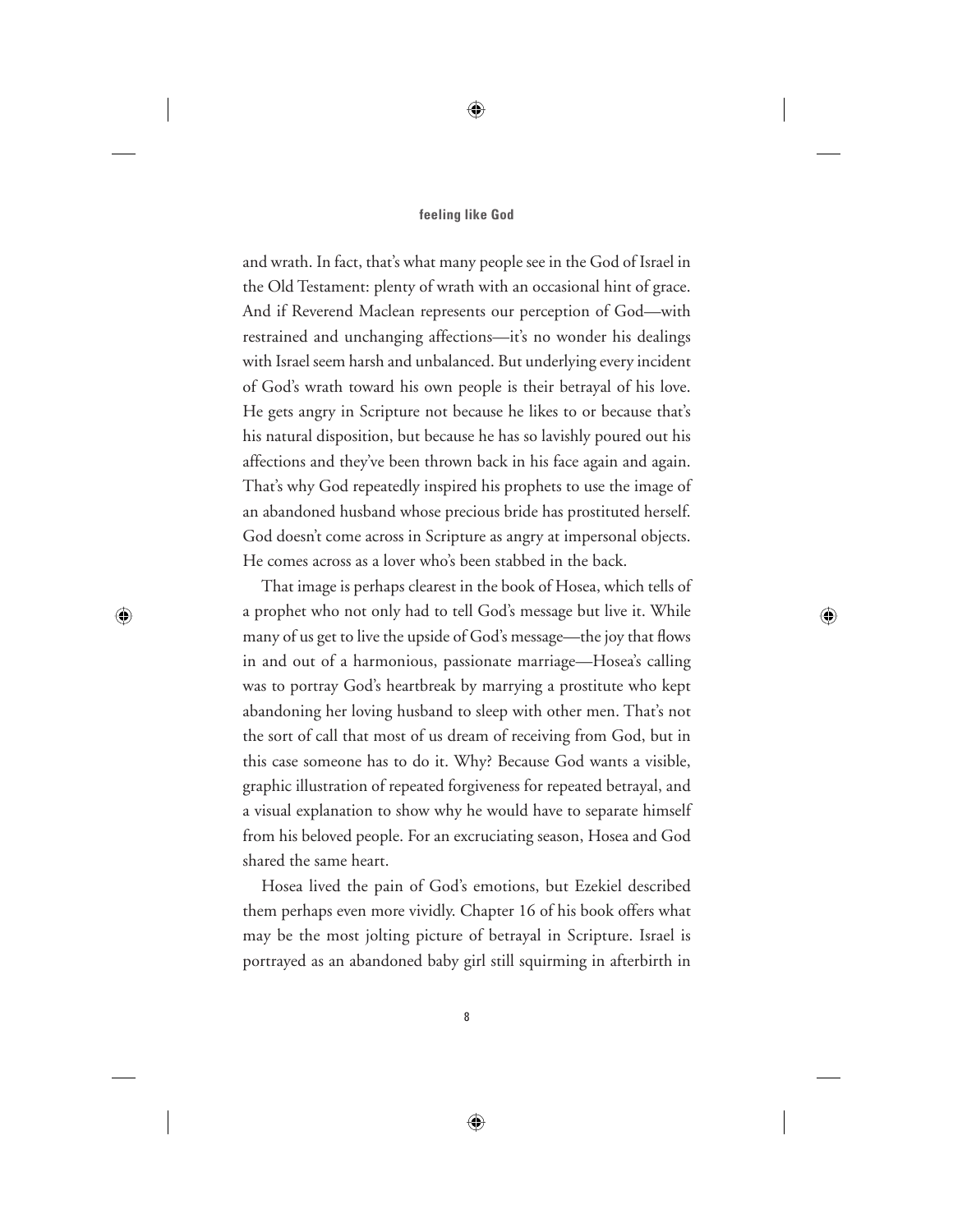an open field. God, in his great compassion, took her in, clothed her, raised her, and beautified her. When she became "old enough for love" (v. 8, NIV), he brought her into a more intimate relationship with him. He treated her like a queen—doted on her, gave her expensive gifts, lavished his love and his wealth on her.

Realizing how beautiful he had made her, she showed her gratitude by becoming a prostitute and sleeping with whatever lowlife she could find. All of the clothing and jewelry he had so extravagantly given her became the currency of her adultery; instead of receiving gifts from her lovers, she paid them for the privilege of her promiscuity. And then, to top it all off, she took the children born from the intimate marriage with her faithful husband and slaughtered them—burned them at the feet of idols. She had been given the treasures of heaven, and what did she do? Traded them in for poisons and pain.

That kind of imagery doesn't come from a God who's beyond the sway of passions. It comes from someone whose heart can be broken; who hurts when his love is unrecognized, thwarted, and abused; and who even told his beloved people that his name was Jealous.7 He didn't just warn them that he might be *prone* to jealousy. No, he said it defined him—or at least a part of his true character. This high and holy God who, according to theologians, is far above the ups and downs of human emotion, sometimes smolders, even burns, with the jealousy of a jilted lover.<sup>8</sup>

How do we reconcile this scriptural picture of God with our theological belief in his "immutability"? After all, the fact that he is unchanging is scriptural too.<sup>9</sup> The distinction is that fluctuating emotions do not imply a change in personality or in essence. God is always God, and his essence never changes. However, God's immutability does not make him a static deity. In Scripture, when people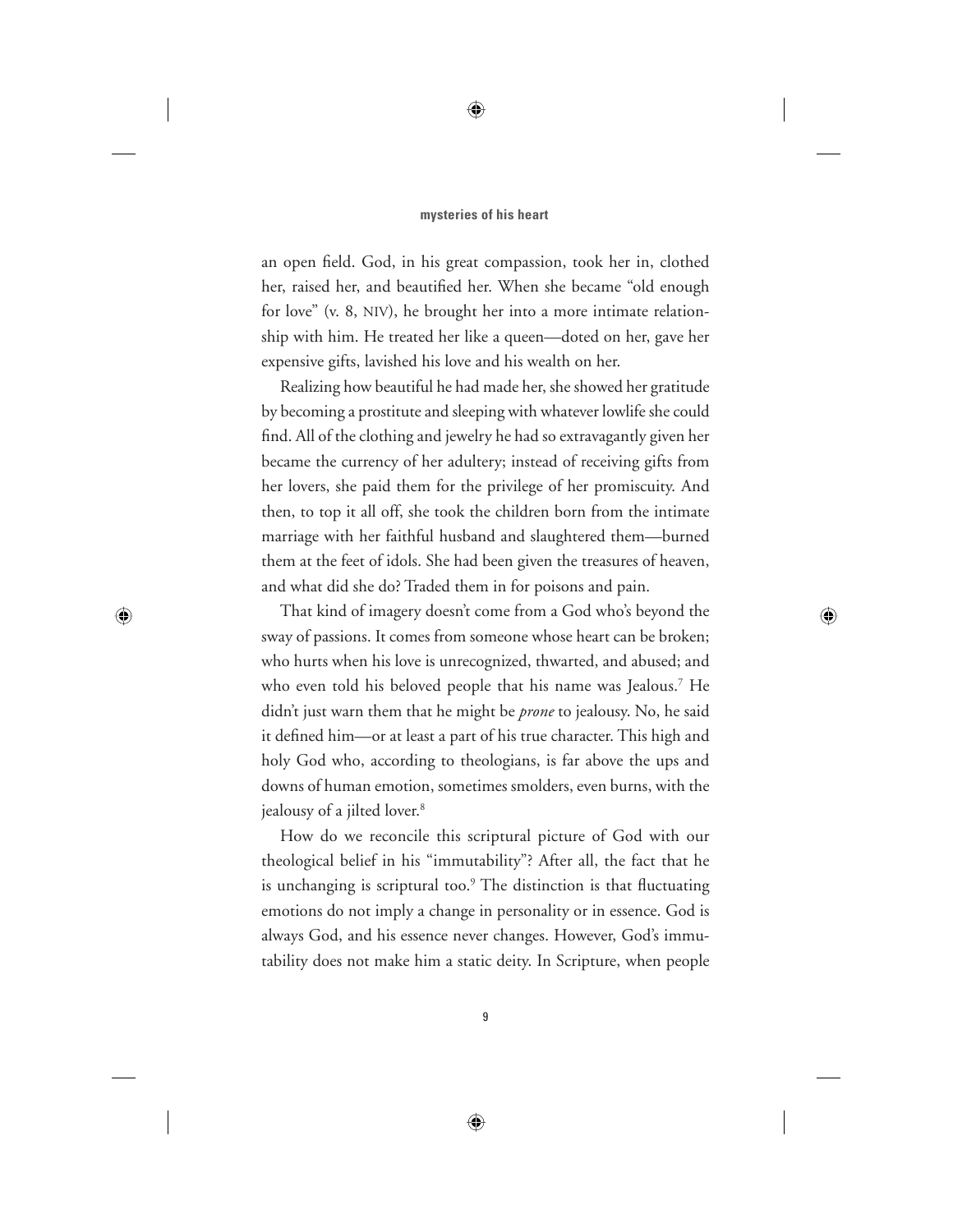interact with him on issues of his will, he changes directions.<sup>10</sup> Yet his ultimate purposes and his eternal personality are not altered. We don't contradict God's unchanging nature when we talk about his emotions coming and going.

God is also unlike us in his capacity to feel multiple emotions at once. We do this to a degree when, for example, we weep at someone's funeral even though we're glad he or she is done with suffering and is now in the presence of God. We call that "mixed feelings." But God has mixed feelings all the time. At this very moment, for instance, God is comforting someone who's hurting, feeling anger at someone's stubborn rebellion, rejoicing over a sinner who just repented, delighting in the prayers of his children, grieving over the tragedies we inflict on ourselves, and remaining at perfect peace about his plans for the world. In finite beings like us, we'd call that "conflicted" and go in for counseling. In an infinite God, however, multiple emotions are normal.

This is one reason the "God never changes" argument against his emotional constitution is unfounded. It's based on our experience with our own emotions, which we usually feel in succession rather than simultaneously. With God, that's not an issue. Though his emotions do, in fact, change in Scripture, they don't change suddenly and dramatically like ours do. He doesn't leave joy behind when he grieves or forget his anger against Satan while he's rejoicing over those who have come to him in faith. When God leaves anger behind, as he does when separating us from our sins at the Cross, it's because he chooses to, not because another emotion comes along and replaces it by filling up the only space he has in his heart. God's unchanging personality feels a lot of different things in a lot of different places at the very same time. He is always moving and never stilled by the status quo. It is in his unchanging nature to be dynamic.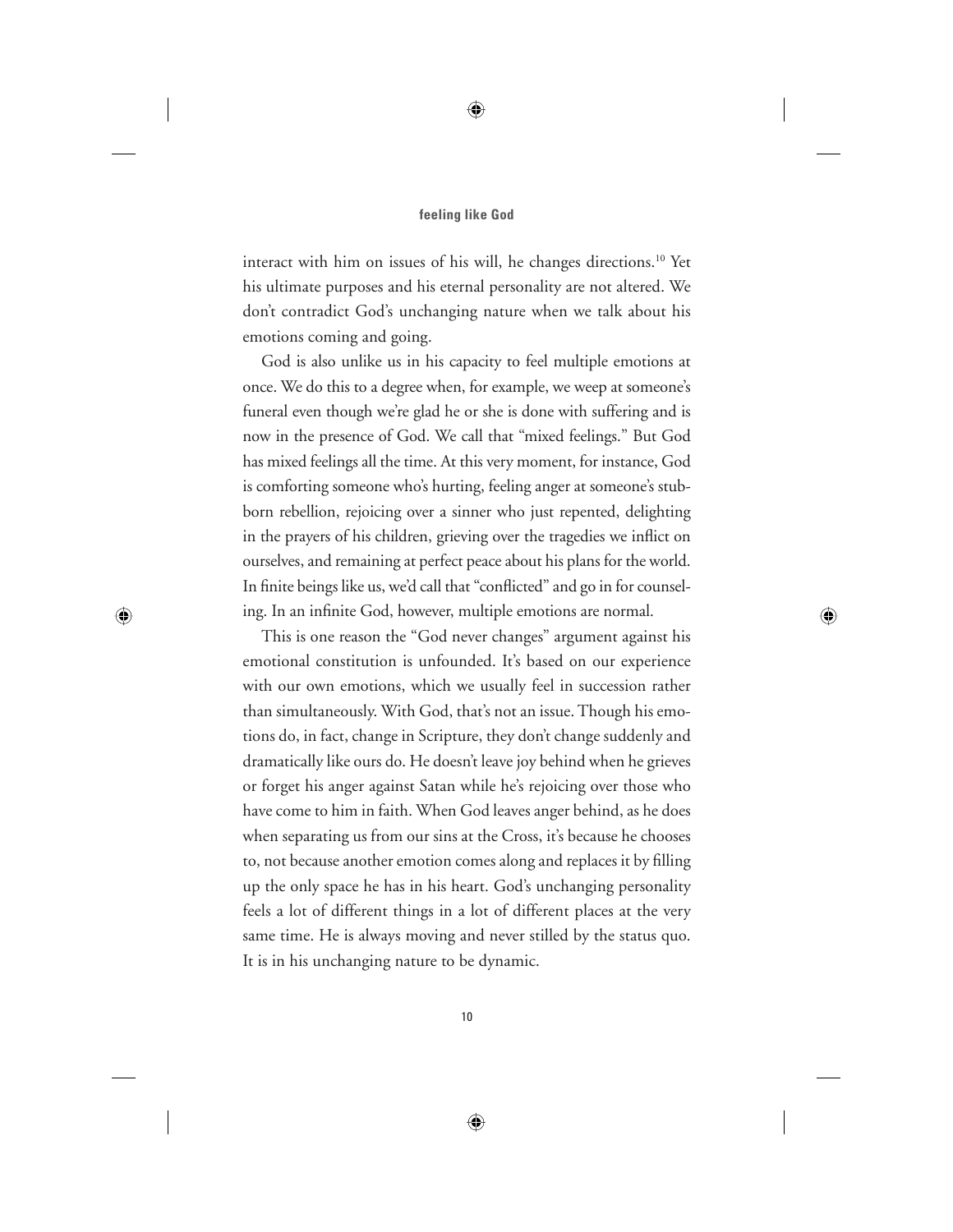As a result, we find the always-beating, sometimes-bleeding heart of God on nearly every page of Scripture if we look closely enough. He feels the same ways we do—not because we've made God in our image, as some suggest, but because he made us in his.

## **A DEEPER CONNECTION**

Why is this important? Because God calls us into a relationship with him. To know God is more than to acknowledge his characteristics and describe his attributes. To know him is to bond with him and to grow continually deeper in our connection with him. That can't be done

apart from emotions. We don't connect with people through shared information or even shared experiences. Have you, for example, bonded with all those people you spent long hours with in a driver's license renewal line who were waiting for the same experience you were about to have? Or come out of a lengthy budget meeting strongly attached to people you've shared a lot of information

*To know God is to bond with him and to grow continually deeper in our connection with him. That can't be done apart from emotions.*

with? Probably not. Shared information and experiences in themselves don't draw us closer. It's the shared emotional responses to that information and experience that creates closeness. When our sentiments line up with someone else's, we feel a connection. When they don't, we don't. That's how a mutual bond develops.

But the church today too often focuses on the establishment of the relationship (salvation) and the factual basis of the relationship (Bible study) to the exclusion of cultivating the relationship (emotional responses). There's nothing wrong with emphasizing evangelism and discipleship—thank God for those who have done so—but when we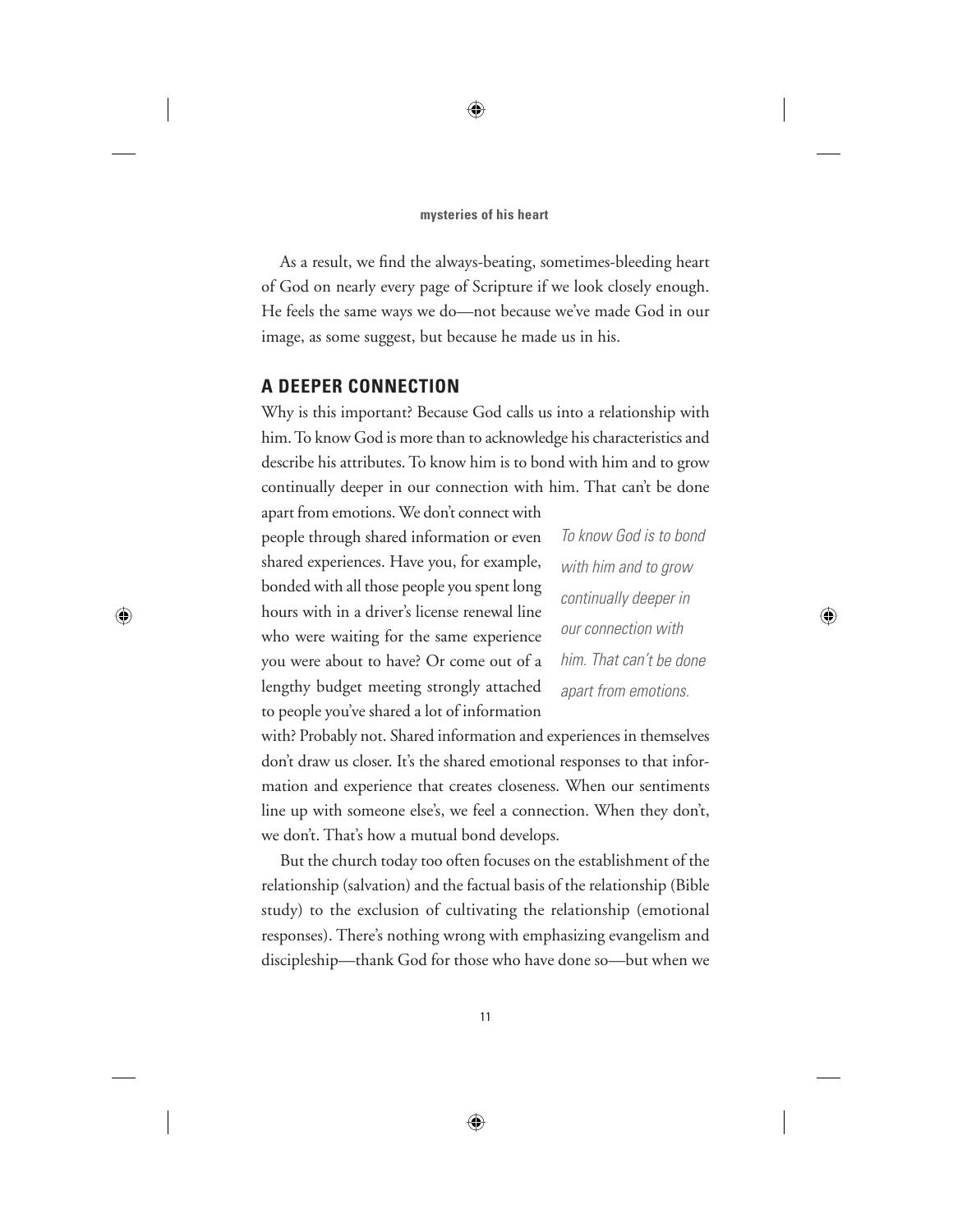simultaneously do all we can to chase emotions out of those aspects of the relationship, we're missing the whole point. Salvation and study are the means to an end—"pleasures forevermore," according to Psalm 16:11<sup>11</sup>—not the end in themselves. God didn't create us to "get saved." He saves us so we can know him and relate to him in every facet of our personalities, including (or especially) emotionally. But we're so focused on getting "truth" right in all its details that we miss the joy that the truth is supposed to lead to.

As a result, we have plenty of vehicles that can get people on the path to growth, but no fuel to help those vehicles go anywhere. We're great with the road map, but we usually just hand it to people and send them on a business trip to meet with God. And no one really wants to linger very long on a business trip.

God really enjoys mixing business and pleasure. He likes the informational meetings we have with him—they're very important—but he loves the leisure time more. His ultimate goal is for us to rest in his presence and to experience his joy—the "room temperature" of heaven. Most of all, he wants us to connect with him. That's why he created us; he wants to share his Spirit with us. And his Spirit, wherever he shows up in Scripture, always prompts some sort of emotional response.

The implications of that are huge. If God is a thoroughly emotional being, we can't really get to know him unless we know the emotions he feels, no matter how much objective truth we've learned. And we can't really *know* the emotions he feels unless we experience them. (Consider that next time you're suffering from heartbreak. You're feeling the same way he feels when his people break his heart. Kind of makes his character come alive in your experience, doesn't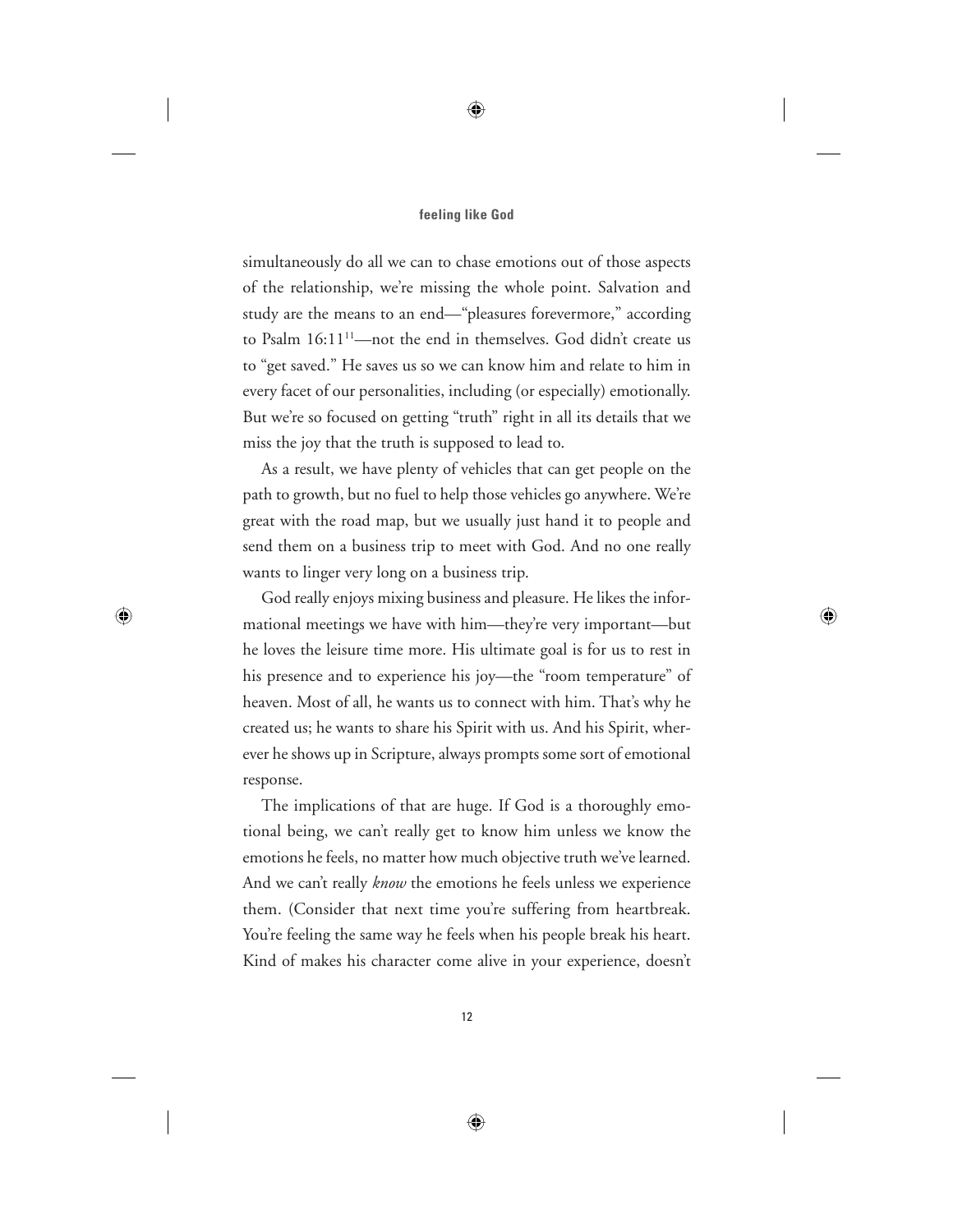it?) In order to get to know our sentient God better, we have to be sensitive to the emotions he expresses in Scripture.

The importance of sharing his emotions shows up often in Scripture, but Jesus' comments in Revelation to the seven churches are particularly revealing. He gave them specific encouragement as well as specific rebukes. The Ephesian church, for example, got high marks for doctrinal purity and enduring patiently in the face

*His Spirit, wherever he shows up in Scripture, always prompts some sort of emotional response.*

of persecution. So why would Jesus have anything negative to say to that congregation? Well, they had lost their first love. That's it. And he told them to repent.12 Likewise, the church at Sardis was rebuked for being dead rather than alive and urged to do works that better exemplify a church with energy and love.<sup>13</sup> They had the truth, and they did some good works, but there was no life in them. Finally, the well-known church at Laodicea had the distinction of nauseating the Lord because of their lukewarmness.<sup>14</sup> In love and practice they were neither hot nor cold, and that was revolting to God.

Some of the churches in Asia Minor were rebuked because they weren't lined up with God's truth or his work, but it's also clear that some were rebuked because they were not lined up with his heart. Why? Because they had let their love grow cold, their energy and motivation die, and their complacency and apathy lead them astray. They weren't vitally and meaningfully connected with their Savior at points that mattered deeply to him.

It's clear that God has a lot of emotional expectations for his people. Why? Because he's very emotional himself. He has a dynamic personality that feeds emotional responses and receives them wholeheartedly.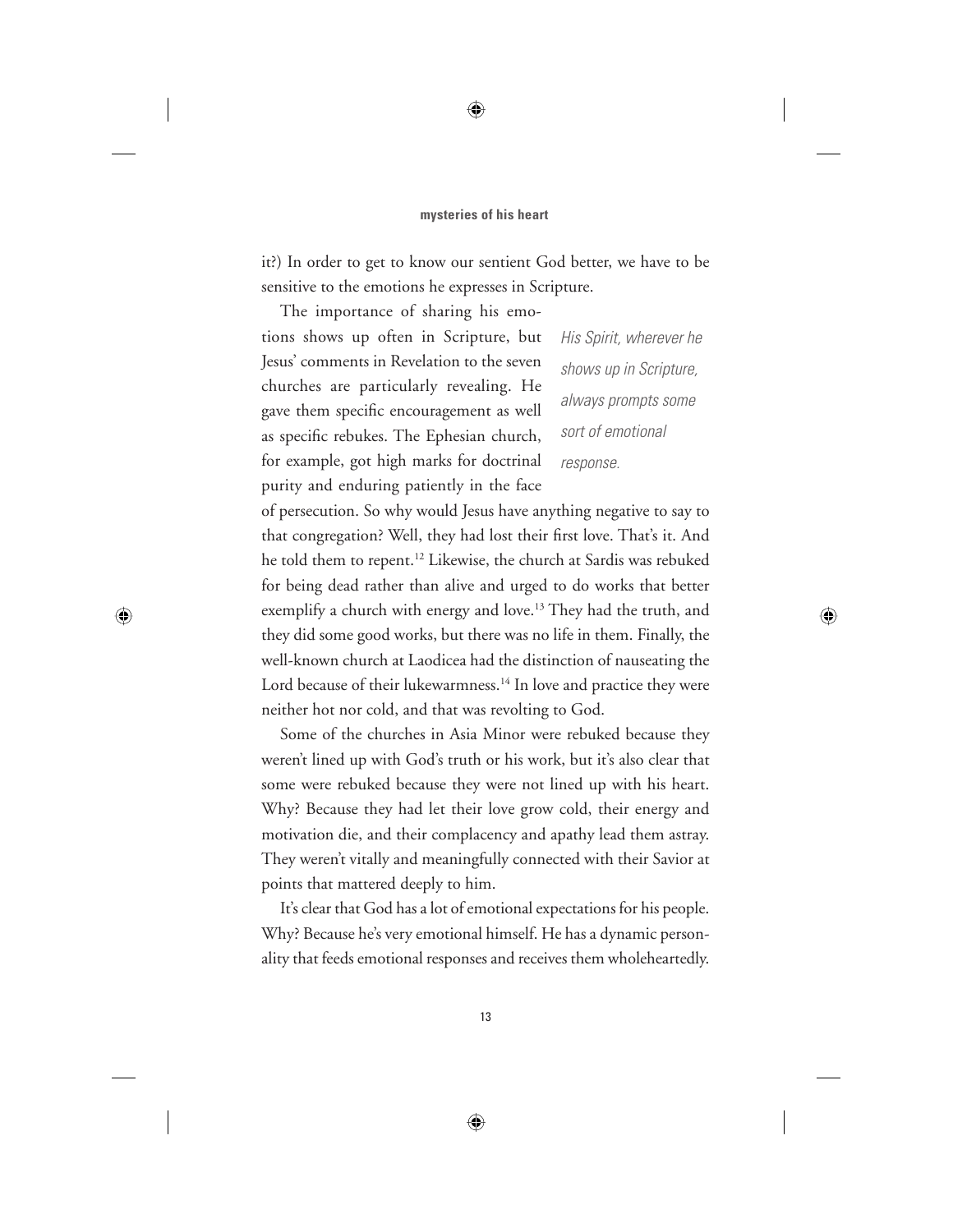Far from giving us feelings as a fringe benefit, he established them in us as core elements of our personhood. He wants our hearts to swell and to soar with his.

Reverend Maclean is right about the universe operating on a rhythm, but he is wrong about the nature of the beat. It isn't uniform and impersonal. The world isn't filled with principles and order for the sake of principles and order; it was fashioned according to the heartbeat of a God who feels. His pulse was dictating the days of creation, his joy rising up with every "It was good." He took great pleasure in each new masterpiece, and he crowned his pleasure with beings made to feel the way he feels.